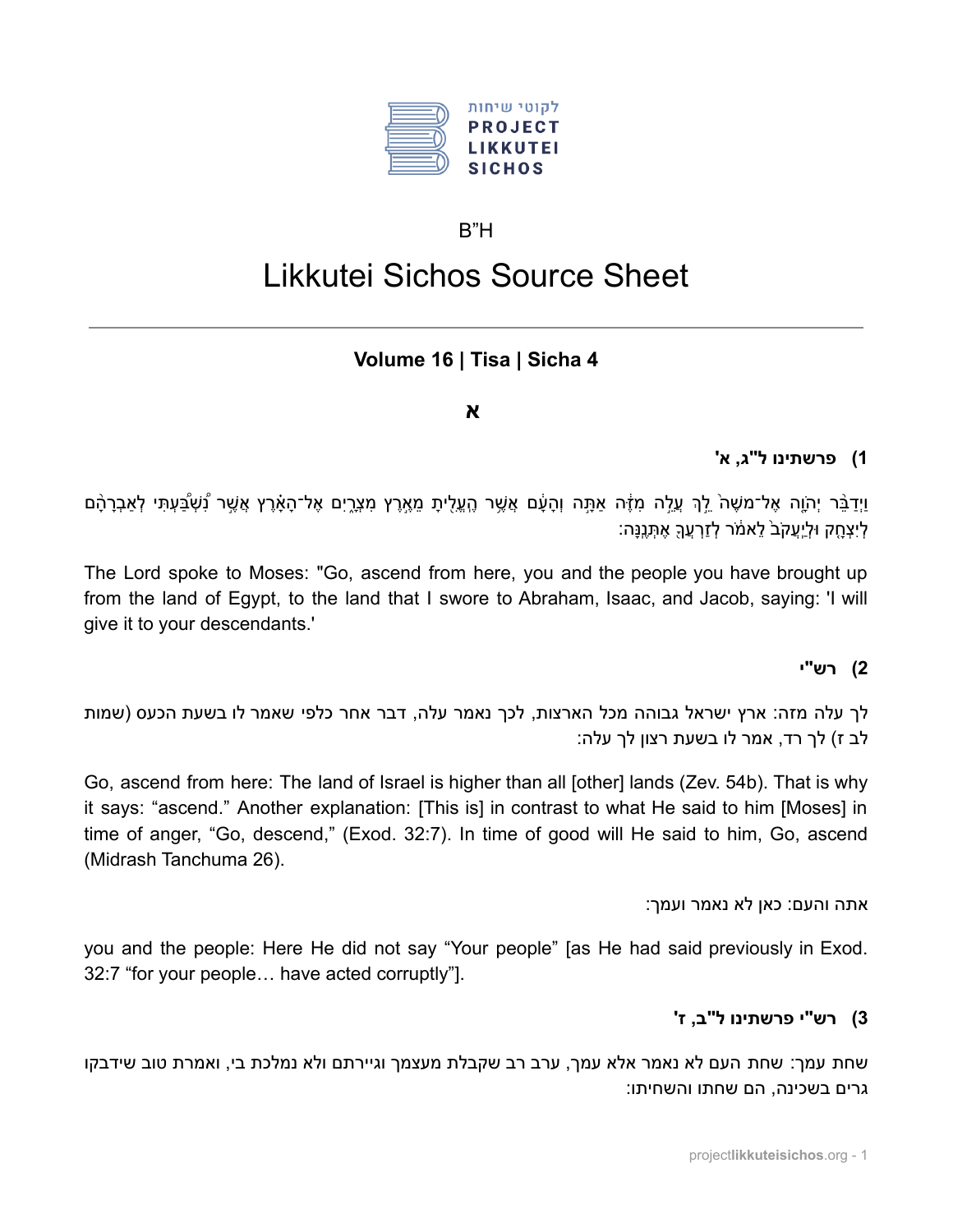your people…have acted corruptly: Heb. שְׁחת עַמְרְ .It does not say, "The people have acted corruptly," but "your people." Those are the mixed multitude whom you accepted on your own initiative, and whom you converted without consulting Me. You said, "It is good that converts cleave to the Shechinah." They have acted corruptly and have corrupted [others]. -[from Exod. Rabbah 42:6]

### **4( פרשתינו ל"ב, ל"ד**

וְעַתָּֿה לֵךְ | נְחֵה אֶת־הָעָם אֵל אֲשֶׁר־דְּבַּ֫רְתִּי לֵּךְ הִגֵּה מַלְאַכִי יֵלֶךְ לְפָנֵיךָ וּבִיוֹם פֶּקְדָי וּפָקַדְתָּי עֲלֵהֶם חַטָּאתָם:

And now go, lead the people to [the place] of which I have spoken to you. Behold My angel will go before you. But on the day I make an accounting [of sins upon them], I will bring their sin to account against them."

### **ב**

### **5( פרשתינו ל"ב, ל"ה**

וַיִּ $\kappa$ ֹף יְהֹוֶה אֶת־הַעָם עַל אֱשֶׁר עַשׂוּ אֶת־הַעֶּׁגֶל אֲשֶׁר עַשָׂה אֲהֵרֹן:

Then the Lord struck the people with a plague, because they had made the calf that Aaron had made.

#### **6( פרשתינו ל"ב, ל"ג**

וַיֹּאמֶר יְהַוֶה אֶל־מַשֶׁה מֵי אֲשֵׁר חֲטָא־לִי אֶמְחֵנּוּ מְסִפְרִי:

And the Lord said to Moses: "Whoever has sinned against Me, him I will erase from My book!"

### **7( פרשתינו ל"ב, כ'**

וַיָּקָּח אֶת־הַעֲ֫גֵל אֵשֶׁר עַשׂוּ וַיִּשְׂרֹף בַּאֵ֫שׁ וַיִּטְחֵן עַד אֲשֶׁר־דֶּק וַיִּזֵר עַל־פָּנֵי הַמִּ֫יִם וַיִּשָׁק אֶת־בָּנֵי יִשְׂרַאֵל:

Then he took the calf they had made, burned it in fire, ground it to fine powder, scattered [it] upon the surface of the water, and gave [it to] the children of Israel to drink.

#### **8( רש"י**

וישק את בני ישראל: נתכוין לבדקן כסוטות. שלש מיתות נדונו שם אם יש עדים והתראה בסייף, כמשפט אנשי עיר הנדחת שהן מרובים, עדים בלא התראה במגפה, שנאמר (פסוק לה) ויגוף ה' את העם, לא עדים ולא התראה בהדרוקן, שבדקום המים וצבו בטניהם:

and gave [it to] the children of Israel to drink: He intended to test them like women suspected of adultery [are tested, as prescribed in Num. 5:11-31] (A.Z. 44a). Three [different] death penalties were meted out there: (1) If there were witnesses [to the worship] and warning [had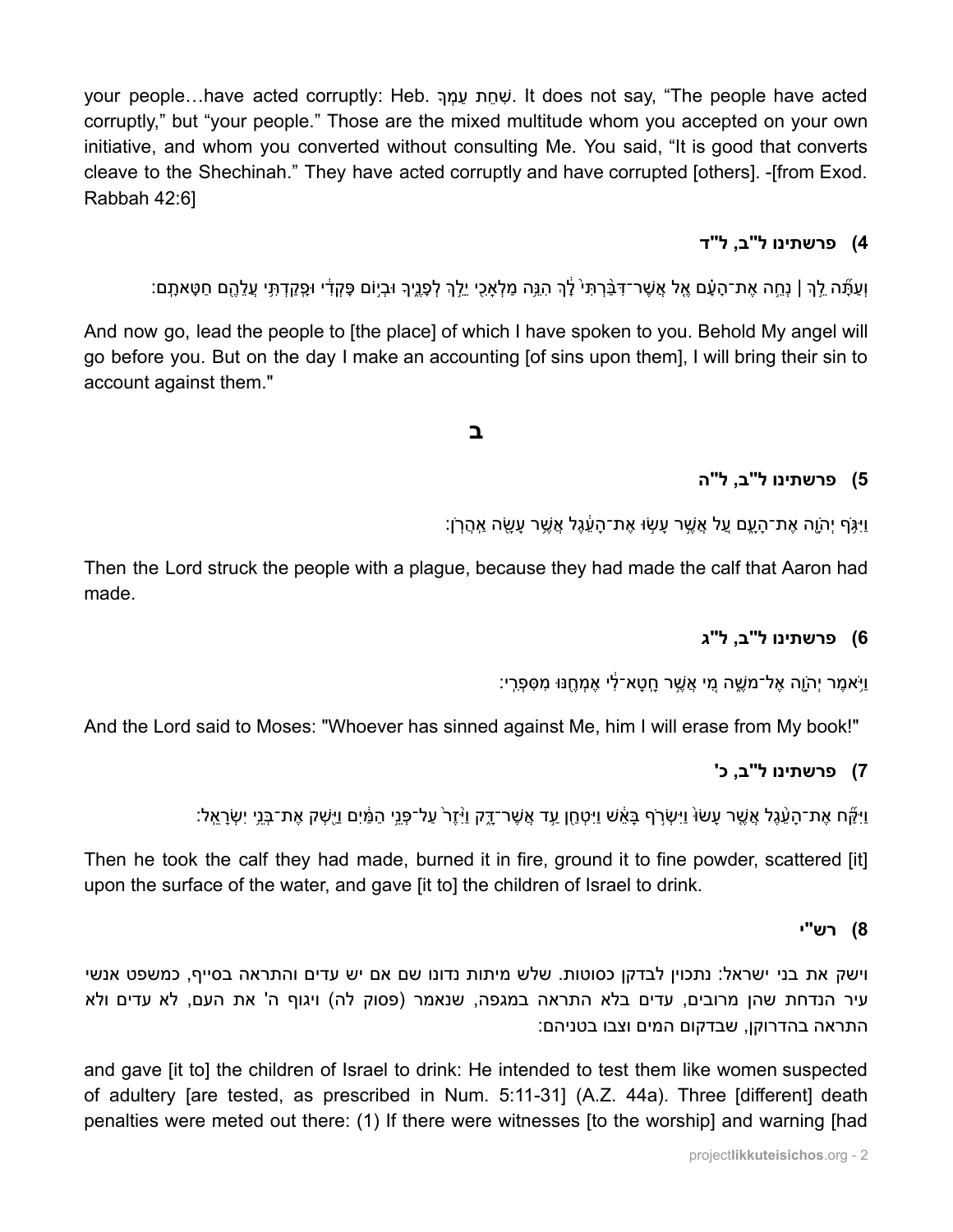been issued to the sinners, they were punished by the sword, according to the law (Deut. 13:13-18) that applies to the people of a city that has been led astray who are many [people involved]. (2) [Those who practiced idolatry with] witnesses but without warning [died] from a plaque, as it is said: "Then the Lord struck the people with a plaque" (verse 35). (3) [Those who practiced idolatry both] without witnesses and without warning [died] from dropsy, for the water tested them and their stomachs swelled up (Yoma 66b).

#### פרשתינו ל"ב. כ"ח  $(9)$

וַיַּעֲשׂוּ בְנֵי־לֵוֵי כִּדְבֵר מַשֵׁה וַיִּפָּל מִן־הַעֲם בַּיִּוֹם הַהוֹּא כָּשָׁלְשֶׁת אַלְפֵי אֵישׁ:

The sons of Levi did according to Moses' word; on that day some three thousand men fell from among the people.

### 10) פרשת בא י"ב, ל"ז - ל"ח

וַיִּסְעָוּ בְנֵי־יִשְׂרָאֱל מֵרַעְמָסֵס סָכָּתָה כָּשֵׁשֹׁ־מֵאוֹת אֱלֵף רַגְלֵי הַגְּבַרִים לְבַד מַטֵּף: וְגַם־עֶרֶב רֶב עֵלֶה אָתָּם וְצִאן וּבָקֵר מִקְנֵה כַּבֵד מְאִד:

The children of Israel journeyed from Rameses to Succoth, about six hundred thousand on foot, the men, besides the young children. And also, a great mixed multitude went up with them, and flocks and cattle, very much livestock.

#### $\mathbf{T}$

#### 11) רש"י פרשתינו ל"ד, א'

פסל לך: אתה שברת הראשונות, אתה פסל לך אחרות. משל למלך שהלך למדינת הים והניח ארוסתו עם השפחות, מתוך קלקול השפחות יצא עליה שם רע, עמד שושבינה וקרע כתובתה, אמר אם יאמר המלך להורגה אומר לו עדיין אינה אשתך. בדק המלך ומצא, שלא היה הקלקול אלא מן השפחות, נתרצה לה. אמר לו שושבינה כתוב לה כתובה אחרת, שנקרעה הראשונה. אמר לו המלך אתה קרעת אותה, אתה קנה לך נייר אחר, ואני אכתוב לה בכתב ידי, כן המלך זה הקדוש ברוך הוא, השפחות אלו ערב רב, והשושבין זה משה, ארוסתו של הקדוש ברוך הוא אלו ישראל, לכך נאמר פסל לך:

Hew for yourself: You broke the first ones. You hew others for yourself. This can be compared to a king who went abroad and left his betrothed with the maidservants. Because of the immoral behavior of the maidservants, she acquired a bad reputation. Her bridesman [the person appointed to defend the bride should any problems arise] arose and tore up her marriage contract. He said, "If the king decides to kill her, I will say to him, 'She is not yet your wife." The king investigated and discovered that only the maidservants were guilty of immoral behavior. He [therefore] became appeased to her. So her bridesman said to him, "Write her another marriage contract because the first one was torn up." The king replied to him, "You tore it up. You buy yourself another [sheet of] paper, and I will write to her with my [personal]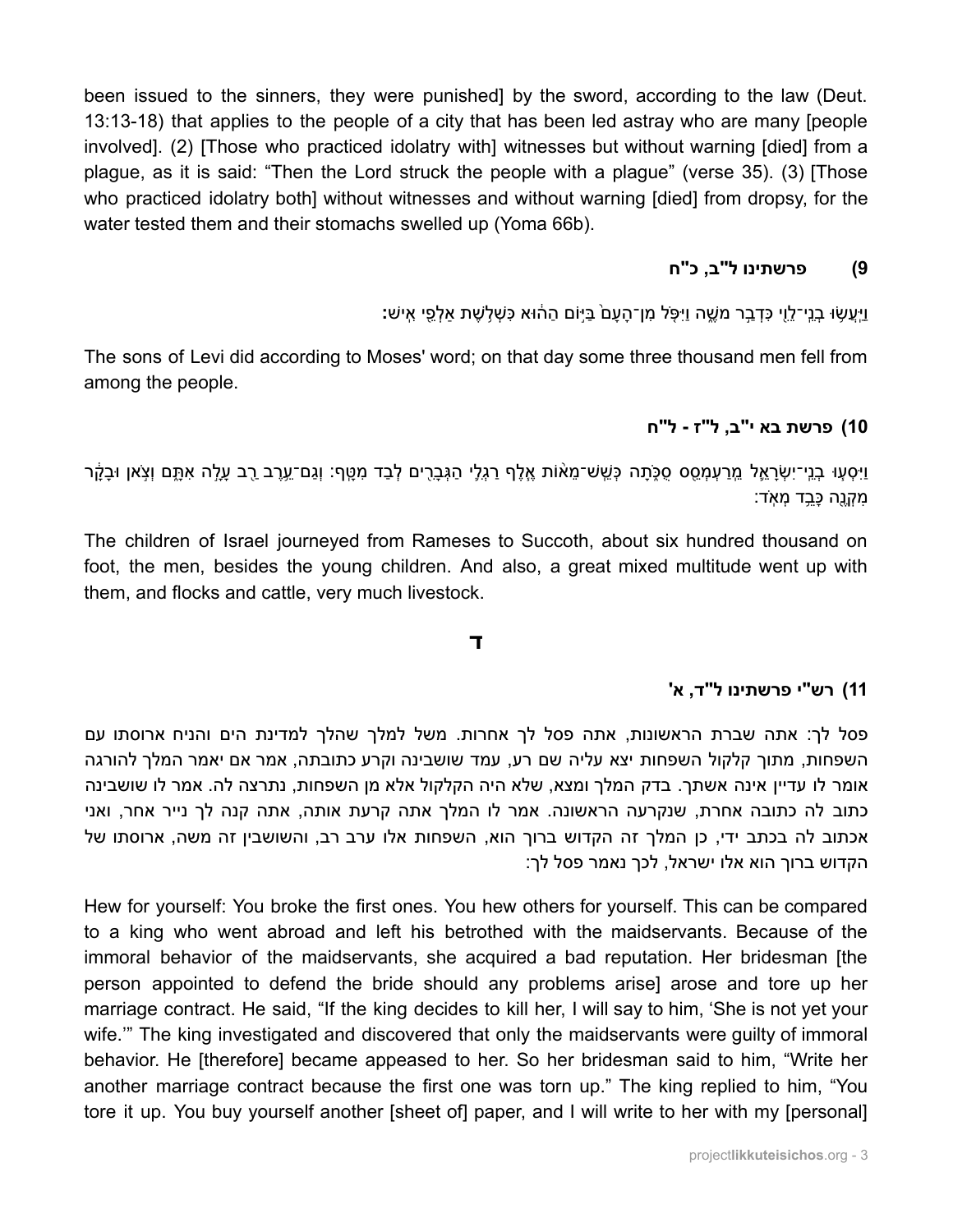hand [writing]." Likewise, the king represents the Holy One, blessed is He. The maidservants represent the mixed multitude. The bridesman is Moses, and the betrothed of the Holy One, blessed is He, is Israel. That is why it says: "Hew for yourself." -[from Tanchuma 30]

**ו**

#### **12( רש"י פרשתינו ל"ב, ז'**

לך רד: מגדולתך, לא נתתי לך גדולה אלא בשבילם. באותה שעה נתנדה משה מפי בית דין של מעלה:

Go, descend: Descend from your high position. I gave you this high position only for their sake (Ber. 32a). At that time, Moses was banished by a decree of the heavenly tribunal (Midrash Tanchuma 22, Exod. Rabbah 42:3).

#### **ז**

#### **13( סוטה ט', א'**

ַּדְּרָשׁ רַב חִינַּנַא בַּר פַּפָּא מַאי דִּכְתִיב רַנְּנוּ צַדִּיקִים בַּה׳ לַיְשַׁרִים נַאוַה תְהַלֵּה וָאמֹל הַקְרֵי נַאוַה תְהָלֵה אֶלֵּא נַוֶה תְהַלַּה ָזָה מֹשֶׁה וְדַוִד שֶׁלֹּא שַׁלְטוּ שׂוֹנְאֵיהֶם בְּמַעֲשִׂיהֶם

Having mentioned Rav Ḥinnana bar Pappa, the Gemara quotes another of his interpretations. Rav Ḥinnana bar Pappa interpreted a verse homiletically: What is the meaning of that which is written: "Rejoice in the Lord, you righteous, praise is comely for the upright [nava tehilla]" (Psalms 33:1)? Do not read the conclusion of the verse as: Praise is comely [nava]; rather, read it as: A house [naveh] of praise. This is referring to Moses and David, whose enemies did not rule over their achievements, as they each built a naveh, a house for the Lord, and this house remained in existence

#### **14( תרומה כ"ו, ל'**

ַוְהֲקֵמֹּתָ אֶת־הַמְּשָׁכֵֵן כְּמְׁשִׁפָּטֹו אֲשֶׁר הָרְאֵיתָ בָּהָר:

"And you shall erect the Mishkan according to its proper manner, as you will have been shown on the mountain.

#### **15( רש"י לך י"ב, ה'**

אשר עשו בחרן: שהכניסן תחת כנפי השכינה, אברהם מגייר את האנשים, ושרה מגיירת הנשים, ומעלה עליהם הכתוב כאלו עשאום. ופשוטו של מקרא עבדים ושפחות שקנו להם, כמו (שם לא א) עשה את כל הכבוד הזה, (במדבר כד יח) וישראל עושה חיל, לשון קונה וכונס:

and the souls they had acquired in Haran: whom he had brought under the wings of the Shechinah. Abraham would convert the men, and Sarah would convert the women, and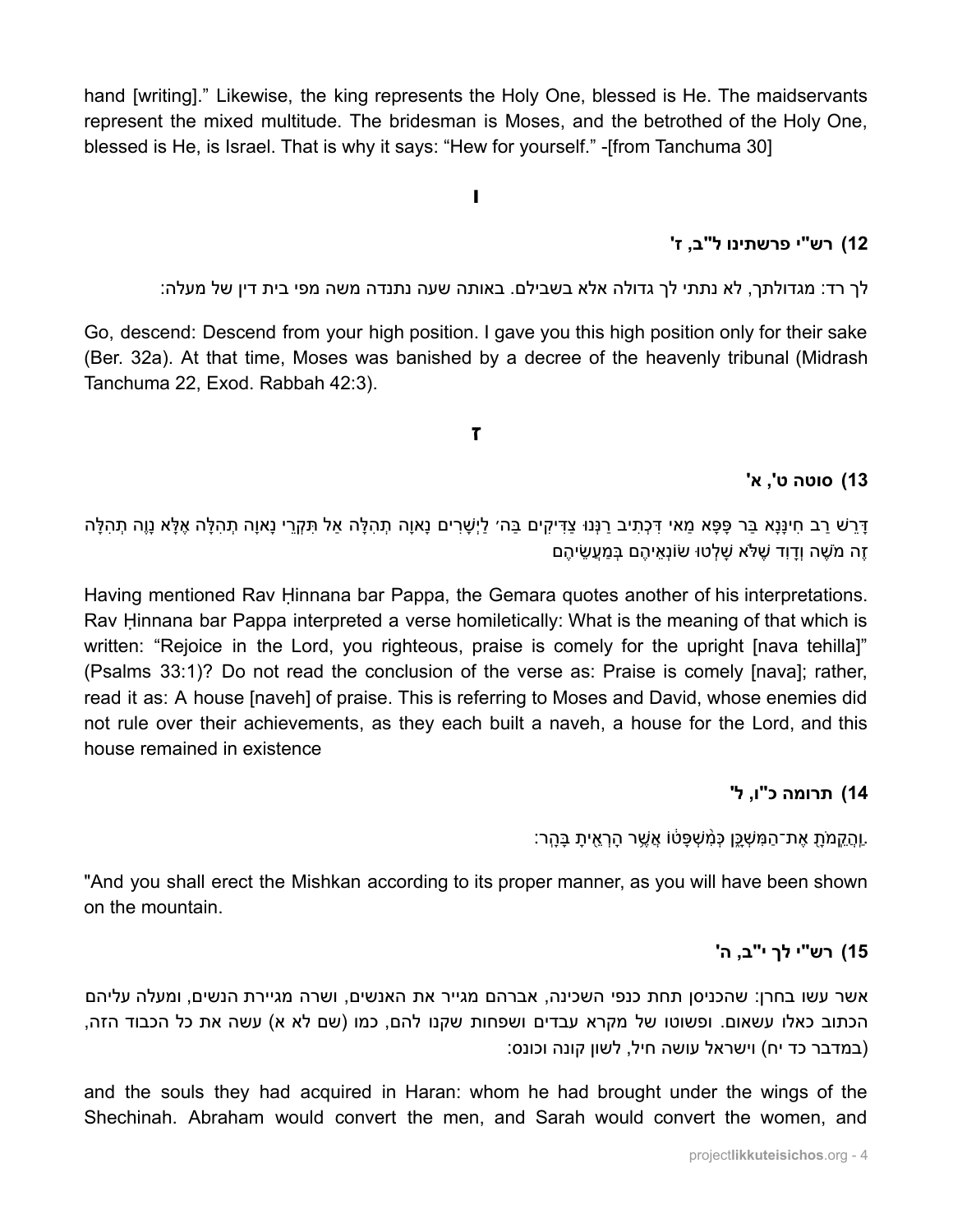Scripture ascribes to them [a merit] as if they had made them (Gen. Rabbah 39:14). (Hence, the expression וּאשׂר עשׂוּ, lit. that they made.) The simple meaning of the verse is: the slaves and maidservants that they had acquired for themselves, as in [the verse] (below 31:1): "He acquired (עשׂה) all this wealth" [an expression of acquisition]; (Num. 24:18): "and Israel acquires," an expression of acquiring and gathering.

#### **ח**

### **16( עבודה זרה ד', ב'**

וא"ר יהושע בן לוי לא עשו ישראל את העגל אלא ליתן פתחון פה לבעלי תשובה שנאמר (דברים ה, כה) מי יתן והיה לבבם זה להם ליראה אותי כל הימים וגו'

And Rabbi Yehoshua ben Levi says: The Jewish people fashioned the Golden Calf (see Exodus, chapter 32) only to give a claim to penitents, as it is stated after the revelation at Sinai: "Who would give that they had such a heart as this always, to fear Me, and keep all My commandments, that it might be good for them, and with their children forever" (Deuteronomy 5:25). If the nation was truly at such a lofty spiritual state, how could they worship the Golden Calf? Rather, their sin occurred so that it would be made clear that one can repent for any sin, as even a sin as severe as the Golden Calf was forgiven.

#### והיינו דא"ר יוחנן משום ר"ש בן יוחאי לא דוד ראוי לאותו מעשה ולא ישראל ראוין לאותו מעשה

And this is similar to that which Rabbi Yohanan says in the name of Rabbi Shimon ben Yohai: David was not fit to act as he did in that incident involving Bathsheba, and the Jewish people were not fit to act as they did in that incident of the Golden Calf.

#### **17( משנה סוף יומא**

ָהָאוֹמֵר: אֶחֱטַא וְאַשׁוּב, אֶחֱטָא וְאָשׁוּב — אֵין מַסְפִּיקִין בְּיָדוֹ לַעֲשׂוֹת תְּשׁוּבָה.

With regard to one who says: I will sin and then I will repent, I will sin and I will repent, Heaven does not provide him the opportunity to repent, and he will remain a sinner all his days.

#### **18( רמב"ם הלכות תשובה ז', ד'**

ָאמְרוּ חֻכָמִים מַקוֹם שֶׁבַּעֲלֵי תְּשׁוּבָה עוֹמְדִין אֵין צַדִּיקִים גְּמוּרִין יְכוֹלִין לַעֲמֹד בּוֹ. כְּלוֹמַר מַעֲלַתַן גְּדוֹלֵה מִמַּעֲלַת אֵלּוּ ָּשֶׁלֹּא חֲטָאוּ מֵעוֹלֵם מִפְּנֵי שֶׁהֵן כּוֹבְשִׁים יִצְרַם יוֹתֵר מֵהֶם:

Our Sages declared: "In the place where Baalei Teshuvah stand, even the completely righteous are not able to stand." The level of Baalei Teshuvah transcends the level of those who never sinned at all, for they overcome their [evil] inclination more.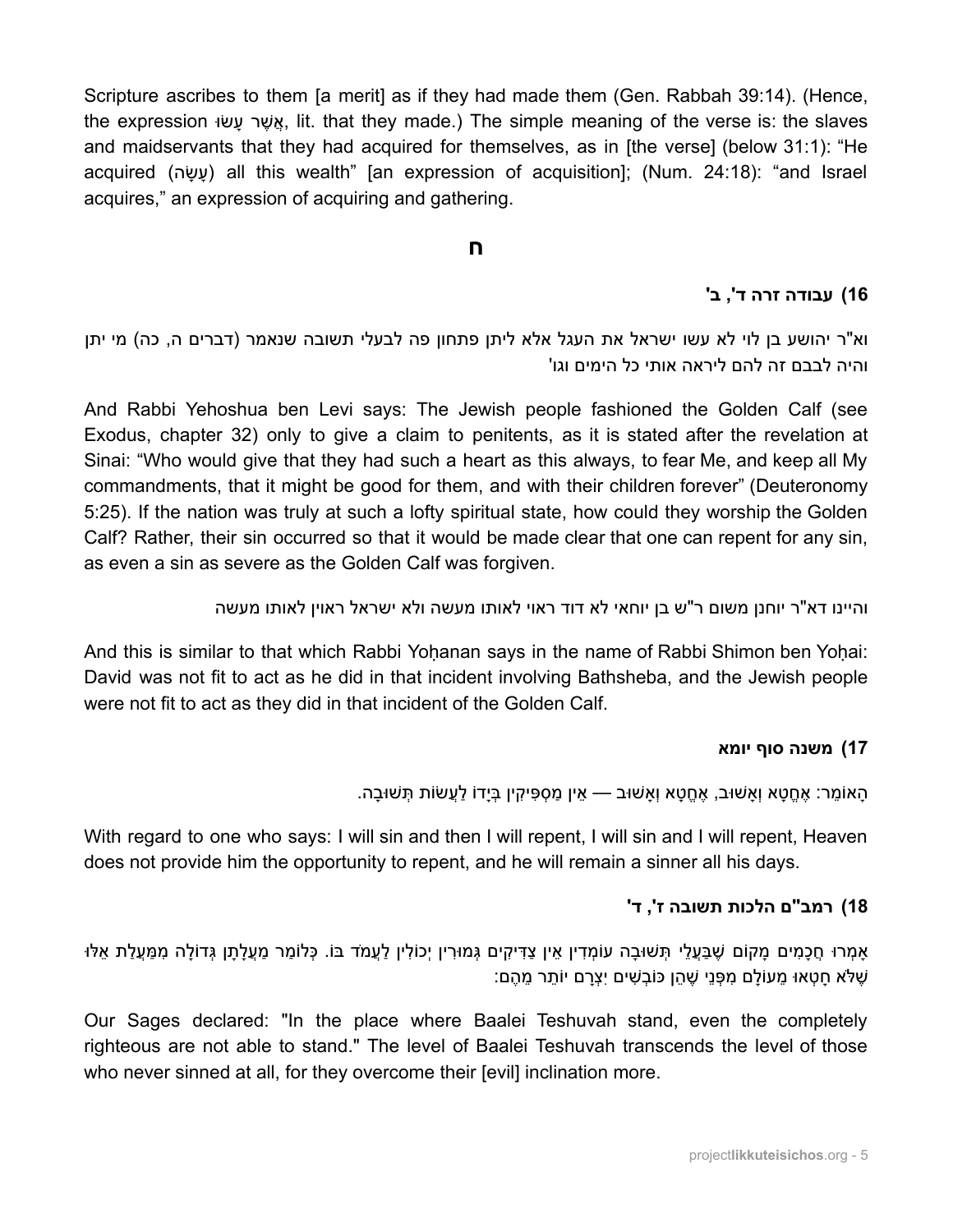#### **19( יומא פ"ו, ב'**

ָאמַר רֵישׁ לַקִישׁ: גְּדוֹלֵה תְּשׁוּבָה שֶׁזְּדוֹנוֹת נַעֲשׂוֹת לוֹ כִּשְׁגֲגוֹת, שֶׁנֵּאֱמַר: ״ֹשׁוּבַה יְשְׂרָאֵל עַד ה׳ אֱלֹהֶיךָ כִּי כַשַׁלְתַּ ַּבְּעֵוֹנֵךְ״, הָא ״עַוֹן״ — מֵזִיד הוּא, וְקֵא קַרִי לֵיהּ מִכְשׁוֹל. אִינִי?! וְהַאמַר רֵישׁ לַקִישׁ: גְּדוֹלַה תְּשׁוּבַה שֶׁזִּדוֹנוֹת נַעֲשׂוֹת לֹו ָּכְיִּוֹת, שֶׁנֵּאֱמַר: ״וּבְשׁוּב רַשָּׁע מֵרְשָׁעֲתוֹ וְעַשָּׂה מִשְׁפֵּט וּצְדַקָה עֱלֵיהֶם (חַיֹּה) יְחָיֶה״! לַא קַשְׁיַא: כָּאן מֵאהֶבַה, כָּאן ִמּיִ ְרָאה.

Reish Lakish said: Great is repentance, as the penitent's intentional sins are counted for him as unwitting transgressions, as it is stated: "Return, Israel, to the Lord your God, for you have stumbled in your iniquity" (Hosea 14:2). The Gemara analyzes this: Doesn't "iniquity" mean an intentional sin? Yet the prophet calls it stumbling, implying that one who repents is considered as though he only stumbled accidentally in his transgression. The Gemara asks: Is that so? Didn't Reish Lakish himself say: Great is repentance, as one's intentional sins are counted for him as merits, as it is stated: "And when the wicked turns from his wickedness, and does that which is lawful and right, he shall live thereby" (Ezekiel 33:19), and all his deeds, even his transgressions, will become praiseworthy? The Gemara reconciles: This is not difficult: Here, when one repents out of love, his sins become like merits; there, when one repents out of fear, his sins are counted as unwitting transgressions.

#### **י'**

#### **20( חולין ז', ב'**

(דברים ד, לה) אין עוד מלבדו אמר רבי חנינא ואפילו כשפים ההיא איתתא דהות קא מהדרא למישקל עפרא מתותיה כרעיה דרבי חנינא אמר לה שקולי לא מסתייעא מילתיך אין עוד מלבדו כתיב

The Gemara relates other statements of Rabbi Ḥanina: With regard to the verse: "There is none else beside Him" (Deuteronomy 4:35), Rabbi Ḥanina says: And even sorcery is ineffective against the will of God. The Gemara relates: There was a certain woman who would try to take dust from beneath the feet of Rabbi Ḥanina in order to perform sorcery on him and harm him. Rabbi Hanina said to her: Take the dust, but the matter will be ineffective for you, as it is written: "There is none other beside Him."

#### **21( המשך תערב פרק שע"ד**

דמ"ש בסש"ב דבג' קליפות הטמאות אין בהם טוב כלל אין הכוונה שאין בהם שום ניצוץ כלל, שהרי אי אפשר להיות קיום שום דבר בלי איזה ניצוץ טוב )הגם שקיומם הוא מהמקיף מכל מקום בהכרח שיהי' בהם איזה ניצוץ כו'), רק שהניצוץ הוא שנתרחק ונחשך כל כך עד שהוא כמו רע כו', והיינו שאין בו שום הרגש אלקי כלל וכלל כו'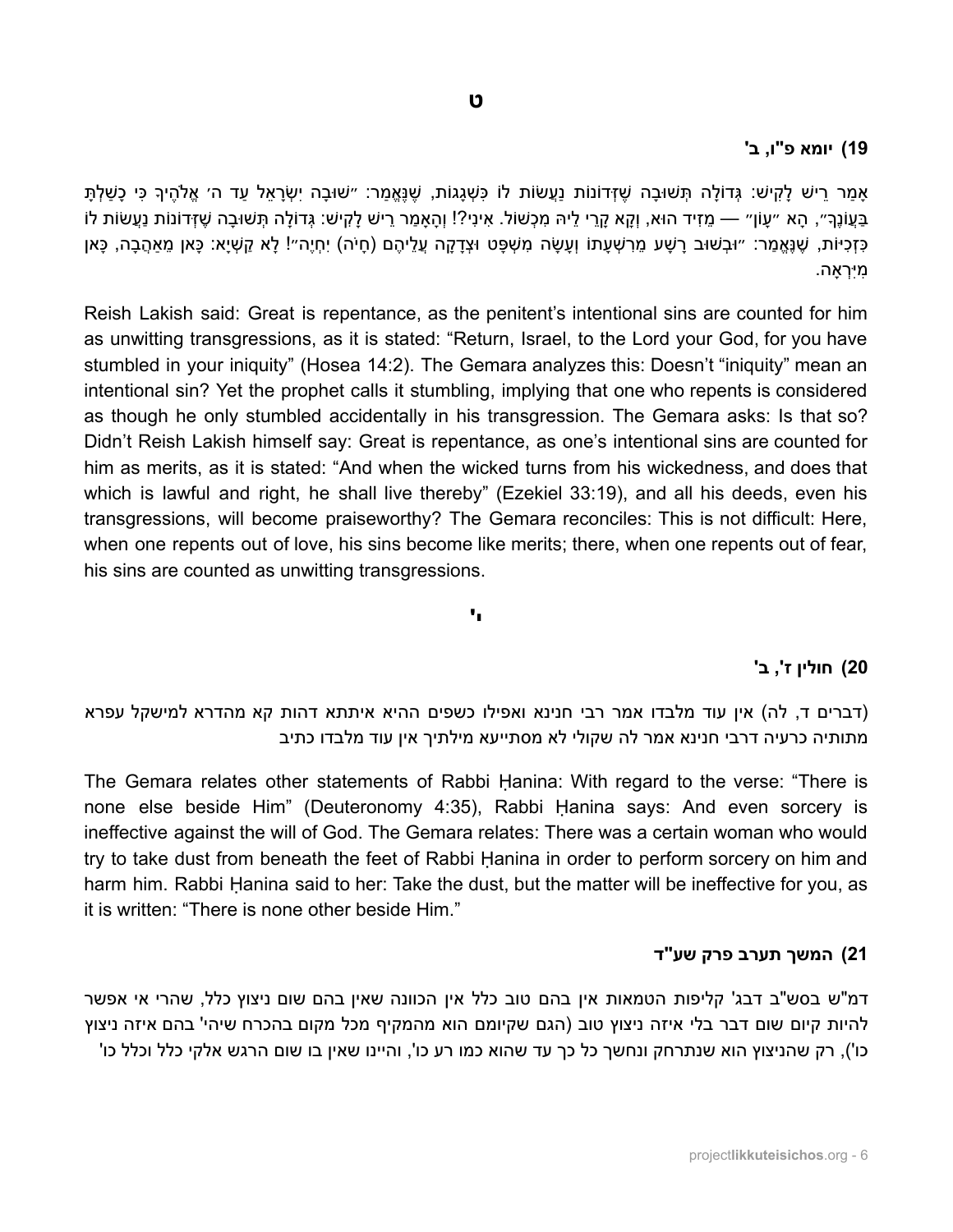When it says in Tanya that the three impure Kelipos don't have good, this doesn't mean there is no G-dly spark, as nothing can exist without a good spark (as the Makif energy does not suffice),

The intent is rather, that the spark is so far and dark, to the point that it is like bad, i.eThere is no G-dly feeling at all.

### **י"ב**

### **22( תנחומא פרשתינו כ"א**

ָאמַר לוֹ הַקָּדוֹשׁ בָּרוּךְ הוּא: לֹא כְּבָר אַמַרְתִּי לְךָ בַּסְנֵה, רָאֹה רָאִיתִי בְּנֵי יִשְׂרָאֵל (שמות ג, ז). אַתָּה רוֹאֶה רְאִיָּה אַחַת, וַאֲנִי רֹוֹאֶה שָׁתֵּי רְאִיּוֹת. שֶׁאֱנִי רוֹאֶה שֶׁבַּאִים לְסִינַי וּמְקַבְּלִים תּוֹרֵתִי, וַאֲנִי יוֹרֵד בְּסִינַי בְּטֶטְרַאמִילִין שָׁלִּי, שֶׁהֵם ַמְתִּכּוֹנְנִים בּוֹ וְשֹׁוֹמְטִין אֶחֲד מֶהֶם וּמַכְעִיסִין אוֹתִי בּוֹ, שֶׁנֶּאֱמַר: וּפָנֵי שׁוֹר מֵהַשְׂמֹאל וְגוֹ' (יחזקאל א, י). וּכְתִיב: וַיַּמִירוּ ּאֶת כָּבוֹדַם בְּתַבְנִית שׁוֹר (תהלים קו, כ).

The Holy One, blessed be He, was aware of what was transpiring in Moses' heart, and so He said to him: Have I not already told thee at the thorn bush that I have surely seen (Exod. 3:7)? You saw but one vision, but I have seen two. I saw them coming to Sinai and accepting My Torah, and I also saw that I would descend at Sinai on My chariot with four animals and they would examine it and unhitch one of them in order to provoke Me, as it is said: And they four had the face of an ox, etc. (Ezek. 1:10), and it is written elsewhere: Thus they exchanged their glory for an ass that eateth grass (Ps. 106:20).

#### **י"ד**

### **23( סנהדרין כ"ט, א'**

אמר רבי שמואל בר נחמן אמר רבי יונתן מניין שאין טוענין למסית מנחש הקדמוני דא"ר שמלאי הרבה טענות היה לו לנחש לטעון ולא טען ומפני מה לא טען לו הקב"ה לפי שלא טען הוא

Rabbi Shmuel bar Naḥman says that Rabbi Yonatan says: From where is it derived that the judges do not advance a claim on behalf of an inciter? It is derived from the incident of the primordial snake who tempted Eve; he was the first inciter. As Rabbi Simlai says: The snake could have advanced many claims on its own behalf, but it did not claim them. And for what reason did the Holy One, Blessed be He, not advance these claims for it, deeming the snake exempt from punishment? Because the snake did not advance these claims itself**.**

#### **24( תניא סוף פרק ו**

המדרגה התחתונה היא שלש קליפו' הטמאות ורעות לגמרי ואין בהם טוב כלל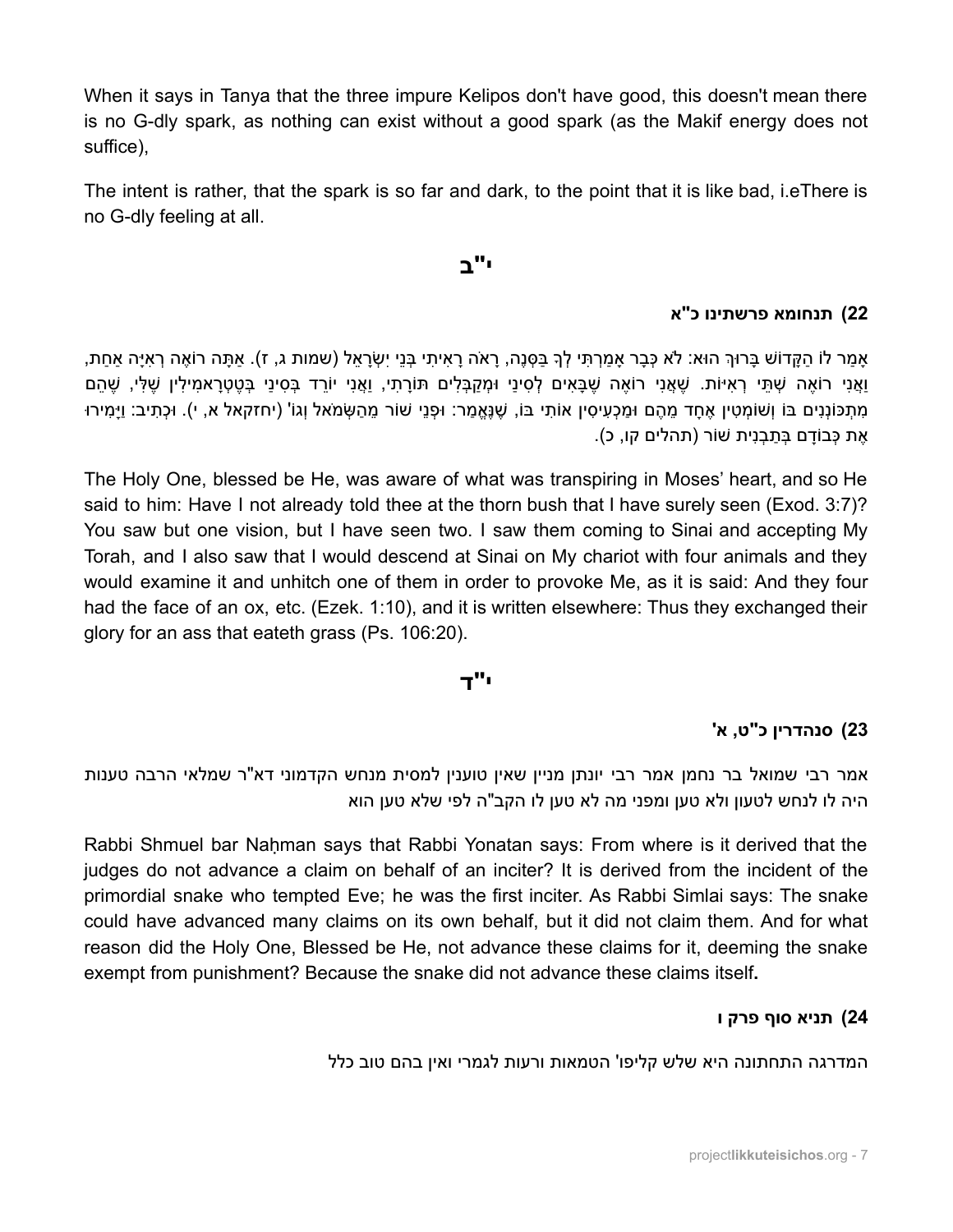The lower grade consists of the three kelipot which are altogether unclean and evil, containing no good whatever.

### **ט"ו**

### **25( שולחן ערוך אדמו"ר הזקן ריש סימן רפ"ד**

מּפָּנִי שֶׁפַּעַם אחַת גַּזְרוּ שָׁמַד עַל יִשְׂרַאלד שֶׁלֹּא יִקְרָאוּ בַּתּוֹרָה, וְקֵרְאוּ בַּנְבִיאים מַענְיַן הַפַּרְשָׁה3 שַׁבַעַה כָּנֵגֶד ַהַשְּׁבְעַה שֶׁהֵיוּ צְרִיכִים לְקָרוֹת בַּתּוֹרָה, וְלֹא הַיוּ פּוֹחֲתִין מִג' פְּסוּקִים לְכָל אֶחֲד כְּמוֹ שֶׁאֵין פּוֹחֲתִין בַּתּוֹרֵה, וַהֲרִי בֵּין ַּכְלֵּם כ"א פְּסוּקִים,ה וְאחַר כָּךְ כָּשֶׁבַּטְלַה הַגְּזֵרָה וְחַזְרוּ לְקָרוֹת בַּתּוֹרָה – הִתְקִינוּ שֶׁיָּהֵא אֶחַד קוֹרֵא בְּנַבִיא מֵענָיַן ַהַפַּרַשָׁה כ"א פָּסוּקִיםו בְּשֶׁבַּת.ז

Once [the non-Jewish rulers of Eretz Yisrael]2 instituted decrees intended to stamp out the Jews' religion and forbade them to read from the Torah. [To compensate, the Jews] would read [a selection from] the works of the Prophets that shares the theme of the Torah reading,3 calling seven people to read, corresponding to the seven who would have read from the Torah. They did not apportion fewer than three verses to each reader, just as [one who reads] from the Torah does not [read fewer than that number of verses]. Thus a total of [at least] 21 verses were read. Afterwards, when the decree was nullified and [the Jews were able] to read from the Torah again, they ordained that on Shabbos, one person should read [at least] 21 verses from the works of the Prophets that share the theme of the Torah reading

### **26( מלכים א', י"ח, כ"ט**

ַוְיָה<sup>ֶי</sup> כָּעֲבֹר הַצָּהַרִים וַיִּתְנַבְּאֹוּ עַד לַעֲלוֹת הַמִּנְחָה וְאֵין־קוֹל וְאִין־עֶׂנֶה וְאֵין קֵשֶׁב:

And as the afternoon passed and they feined to prophesy until the time of the sacrifice of the [evening] offering, and there was no voice and no answer and no one was listening.

### **27( מלכים א', י"ח, ל"ט**

וַיִּרָא כַּל־הַעֶּׁם וַיִּפָּלִוּ עַל־פָּנֵיהֵם וַיִּאמִרוּ יְהֹוֵה הוּא הַאֱלֹהִים יְהוֶה הִוּא הַאֱלֹהִים:

And all the people saw and fell on their faces, and they said, "The Lord is God, the Lord is God."

#### **28( במדבר רבה פרק כ"ג, ט'**

וְלֹא יָכְלוּ לַזוּז אֶת רַגְלוֹ. עַד שֶׁפֶּתַח אֶלִיַּהוּ וְאמַר לוֹ לֵךְ עָמַּהֶם, הֵשִׁיב הַפַּר וְאמַר לוֹ לְעֵינֵי כָל הַעַם, אֲנִי וַחֲבֵרִי יַצַאנוּ ַמְּבֵּטֶן אַחַת, מִפָּרָה אַחַת, וְגַדַלְנוּ בְּמִרְעֶה אֶחַד, וְהוּא עַלַה בְּחֵלְקוֹ שֶׁל מַקוֹם וּשָׁמוֹ שֶׁל הַקֵּדוֹשׁ בַּרוּךְ הוּא מִתְקַדֵּשׁ ַעֲלֵיו, וַאֱנִי עַלִיתִי בְּחֻלֶק הַבָּעַל לְהַכָעִיס אֶת בּוֹרָאִי. אמַר לוֹ אֵלְיָהוּ פֶּר פָּר אל תִּירַא לֵךְ עָמַהֶם וְאל יִמְצָאוּ עֵלִילַה, ָּשְׁכָּשֵׁם שֶׁשָּׁמוֹ שֶׁל הַקֵּדוֹשׁ בַּרוּךְ הוּא מִתְקַדֵּשׁ עַל אוֹתוֹ שֶׁעֲמִי, כַּךְ מִתְקַדָּשׁ עַלֵיך.